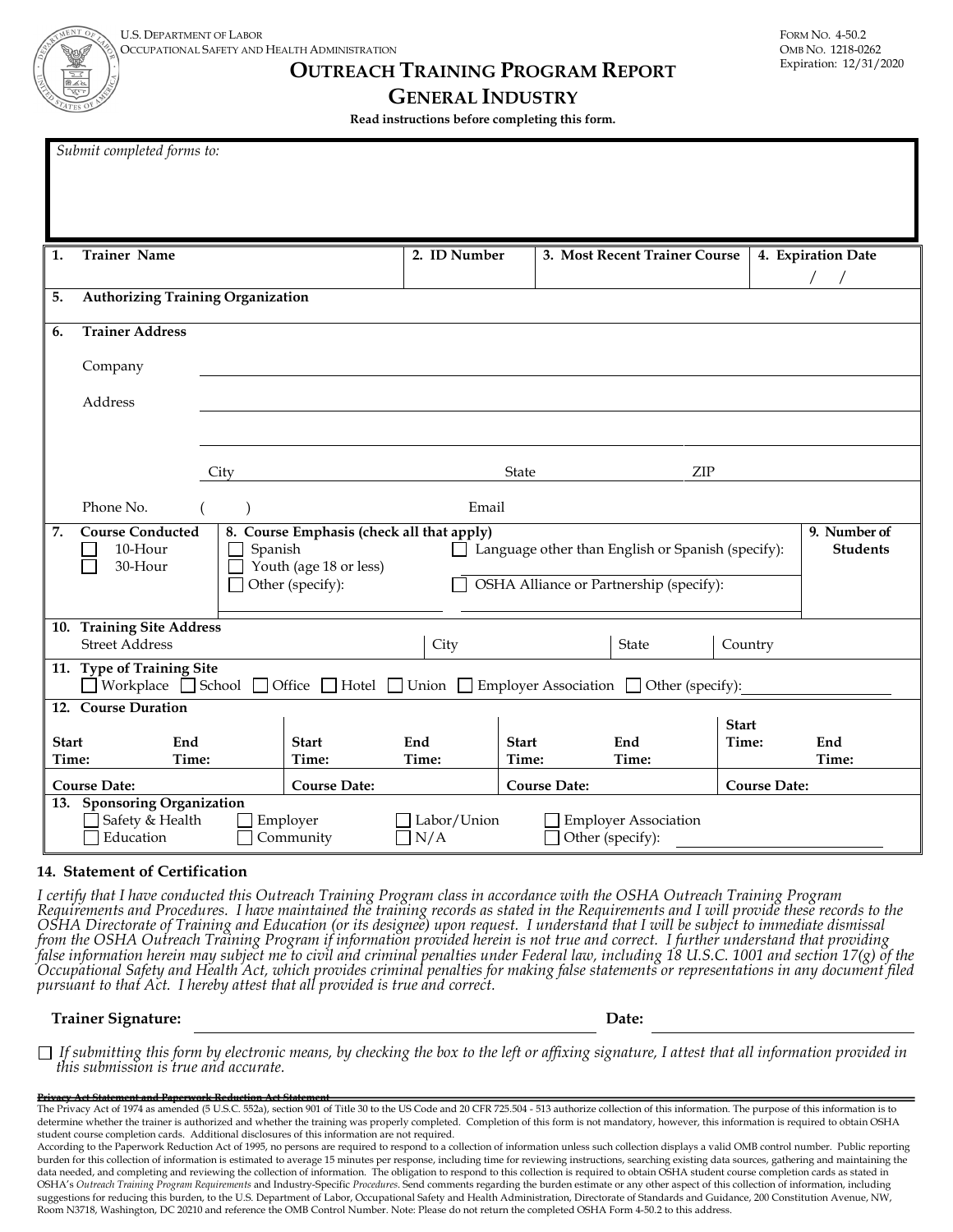Expiration: 12/31/2020

# **OUTREACH TRAINING PROGRAM REPORT GENERAL INDUSTRY**

|  | 15. Topic Outline |
|--|-------------------|

ENT O

|                    | <b>10-Hour Topics</b>                                          |
|--------------------|----------------------------------------------------------------|
|                    | *Indicate the amount of time spent on each topic in the class. |
|                    | <b>REQUIRED</b>                                                |
| Hours <sup>*</sup> |                                                                |
|                    | Introduction to OSHA                                           |
|                    | Walking and Working Surfaces                                   |
|                    | Exit Routes, Emergency Action Plans, Fire Prevention Plans,    |
|                    | and Fire Protection                                            |
|                    | Electrical                                                     |
|                    | Personal Protective Equipment                                  |
|                    | Hazard Communication                                           |
|                    |                                                                |
| Hours <sup>*</sup> | <b>ELECTIVE</b>                                                |
|                    | Hazardous Materials                                            |
|                    | Materials Handling                                             |
|                    | Machine Guarding                                               |
|                    | Introduction to Industrial Hygiene                             |
|                    | <b>Bloodborne Pathogens</b>                                    |
|                    | Ergonomics                                                     |
|                    | Safety and Health Programs                                     |
|                    | <b>Fall Protection</b>                                         |
|                    |                                                                |
|                    | <b>OPTIONAL</b>                                                |
| Hours <sup>*</sup> |                                                                |
|                    |                                                                |
|                    |                                                                |
|                    |                                                                |
|                    | <b>TOTAL HOURS</b>                                             |
|                    |                                                                |
|                    | 30-Hour Topics                                                 |
|                    | *Indicate the amount of time spent on each topic in the class. |
|                    | <b>REQUIRED</b>                                                |
| Hours <sup>*</sup> |                                                                |
|                    | Introduction to OSHA                                           |
|                    | Managing Safety and Health                                     |
|                    | Walking and Working Surfaces                                   |
|                    | Exit Routes, Emergency Action Plans, Fire Prevention Plans,    |
|                    | and Fire Protection                                            |
|                    | Electrical                                                     |
|                    | Personal Protective Equipment                                  |
|                    | Materials Handling                                             |
|                    | Hazard Communication                                           |
|                    |                                                                |
|                    | <b>ELECTIVE</b>                                                |
| Hours*             |                                                                |
|                    | Hazardous Materials                                            |
|                    | Permit-Required Confined Spaces                                |
|                    | Lockout / Tagout                                               |
|                    | Machine Guarding                                               |
|                    |                                                                |
|                    | Welding, Cutting, and Brazing                                  |
|                    | Introduction to Industrial Hygiene                             |
|                    | <b>Bloodborne Pathogens</b>                                    |
|                    | Ergonomics                                                     |
|                    | <b>Fall Protection</b>                                         |
|                    |                                                                |
|                    | Safety and Health Programs                                     |
|                    | Powered Industrial Vehicles                                    |
|                    | <b>OPTIONAL</b>                                                |
|                    |                                                                |
| Hours*             |                                                                |
|                    |                                                                |
|                    |                                                                |
|                    |                                                                |
|                    | <b>TOTAL HOURS</b>                                             |

| (Names must be legible)<br>1.<br>2.<br>3. |
|-------------------------------------------|
|                                           |
|                                           |
|                                           |
|                                           |
| 4.                                        |
| 5.                                        |
| 6.                                        |
| 7.                                        |
| 8.                                        |
| 9.                                        |
| 10.                                       |
| 11.                                       |
| 12.                                       |
| 13.                                       |
| 14.                                       |
| 15.                                       |
| 16.                                       |
| 17.                                       |
| 18.                                       |
| 19.                                       |
| 20.                                       |
| 21.                                       |
| 22.                                       |
| 23.                                       |
| 24.                                       |
| 25.                                       |
| 26.                                       |
| 27.                                       |
| 28.                                       |
| 29.                                       |
| 30.                                       |
| 31.                                       |
| 32.                                       |
| 33.                                       |
| 34.                                       |
| 35.                                       |
| 36.                                       |
| 37.                                       |
| 38.                                       |
| 39.                                       |
| 40.                                       |